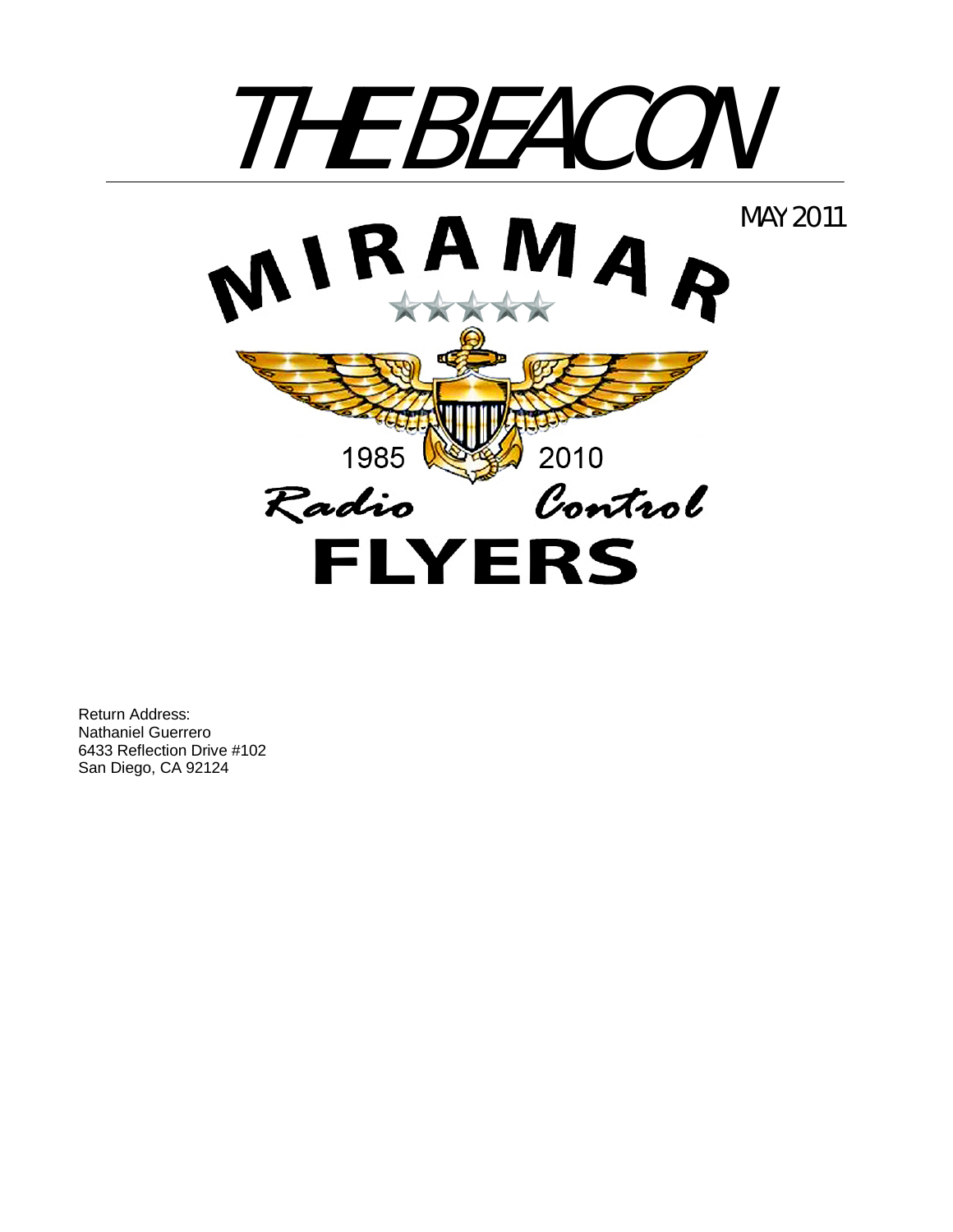# May 2011

The next MRCF Meeting will be on **TUESDAY**, 10 May 2011 Location: American Legion Hall 7815 Armour St.

Corner of Armour and Convoy St.

Board Meeting at 6:30 PM – Gen. Meeting at 7:00 PM

**American Legion Hall at 7815 Armour Street. Hwy 163 TO BALBOA AVENUE, WEST TO CONVOY STREET, LEFT ON CONVOY TO ARMOUR ST., TURN LEFT ONTO ARMOUR AND RIGHT INTO AMERICAN LEGION. ADDITIONAL PARKING IS ACROSS THE STREET AT CARQUEST.** 

# CLUB OFFICERS

President: Jerry Neuberger (619) 258-4477 Secretary: Frank Gagliardi (858) 271-4430 Field Marshal: Sandy Sanderson (858) 695-3095 Safety Coordinators: Don Van Gundy Don Robinson (619) 370-4592 (858) 271-6452

Newsletter Editor: Nathaniel Guerrero (858) 240-2215 Email: nguerrero@san.rr.com

| Vice President:                |                |  |
|--------------------------------|----------------|--|
| <b>Curtis Kitteringham</b>     | (760) 746-5913 |  |
| Treasurer:                     |                |  |
| George Sager                   | (858) 748-0868 |  |
| Helicopter Chairman:           |                |  |
| Darren Hauptman                | (619) 948-1948 |  |
| Membership Chairman:           |                |  |
| <b>Tom Mulder</b>              | (619) 804-8596 |  |
| membership@miramarrcflyers.com |                |  |

Club Webmaster: Darren Hauptman Darren@miramarrcflyers.com www.miramarrcflyers.com

# **CLUB FLIGHT INSTRUCTORS**

Any club member who wishes to have some assistance should call one of our designated instructors. There is no duty instructor at the field, so you must prearrange a time with someone on this list.

| Name                   | <b>Number</b>  |
|------------------------|----------------|
| <b>Richard Barndt</b>  | (858) 213-5740 |
| Frank Gagliardi        | (858) 271-4430 |
| Curtis Kitteringham    | (760) 746-5913 |
| <b>Barry Mattingly</b> | (760) 753-1318 |
| Jerry Neuberger        | (619) 258-4477 |
| Paul Stenberg          | (760) 743-5458 |
| Tom Mulder             | (619) 804-8596 |
| Ron Stark              | (858) 530-0586 |
| Roy Rapheal            | (858) 538-5485 |
| Darren Hauptman        | (619) 948-1948 |

Spring's here! Please be aware of the spring critters that are now out, namely snakes!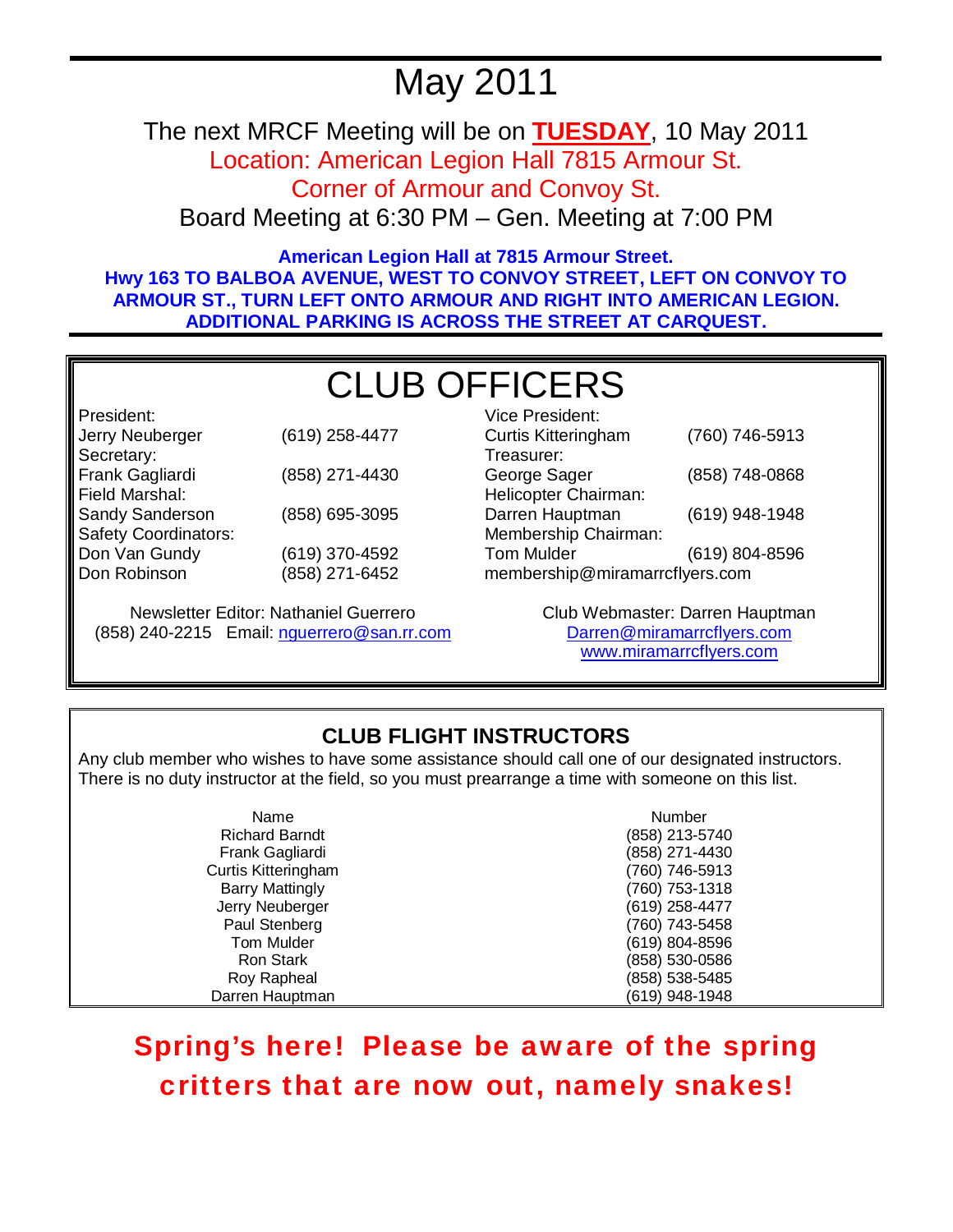# **From the Left Seat:**

Busy month for me with my AMA duties. Field Grants Committee was in full swing during the month of March and April, beginning with the selection of a new Chairman and Hall of Fame induction is just starting, so my AMA duties have taken up most of my free time this month.

As Dave Mathewson has resigned as your AMA President to accept the position of Executive Director, filling the position of the late Jim Cherry so by the AMA bylaws the interim President will be Mark Smith until a special election is called in Oct to fill the President's seat. Early indications are that Mark Smith and Jim Rice will run, I'll keep you posted.

See you at the field.

Jerry

# **From the Right Seat:**

It is now May the year is flying by very fast for me. We now have new table tops for the starting tables, the next tables to get new tops are the four under the East end cover. We will be painting all the tables. Some reminders for the club, PLEASE clean up the starting tables after using them and the tables under the shade covers make sure they are clean after using them.

As you have been told the snakes are out in number also the fire season is now here all be careful at the field. The Fun Bike Center is doing a bike ride ending at The Flying Leather Necks, this is May 22nd the club will have model display that day at the Leather Necks so sign up at this months meeting. Check the web site for upcoming work parties they will be posted as the times are set.

I would like to Thank the members that have helped at the work parties this year. Thank You!

Curtis Kitteringham

## **Safety Coordinators:**

National Model Aircraft Safety Code, All Pilots shall avoid flying directly over unprotected people, vessels, vehicles , or structures and shall avoid endangerment of life and property of others. Let's ensure we are keeping our high speed passes out in front of the flight line. I know at times we get disoriented and get to close to the shade structure which means we are over other pilots and guests. To the club members that are taking the time to mow, and run the various power equipment to maintain the our flying site, THANK YOU. Please ensure that you are using proper safety equipment while running this equipment.

 Safety glasses, hearing protection, should be worn at all times. This equipment is dangerous to use in an uncontrolled area. Meaning, we don't know what has been left in the field and along the runway after a crash. Broken servos, control wires ETC.... that could be caught up in the equipment.

Have a Great Month

Don Van Gundy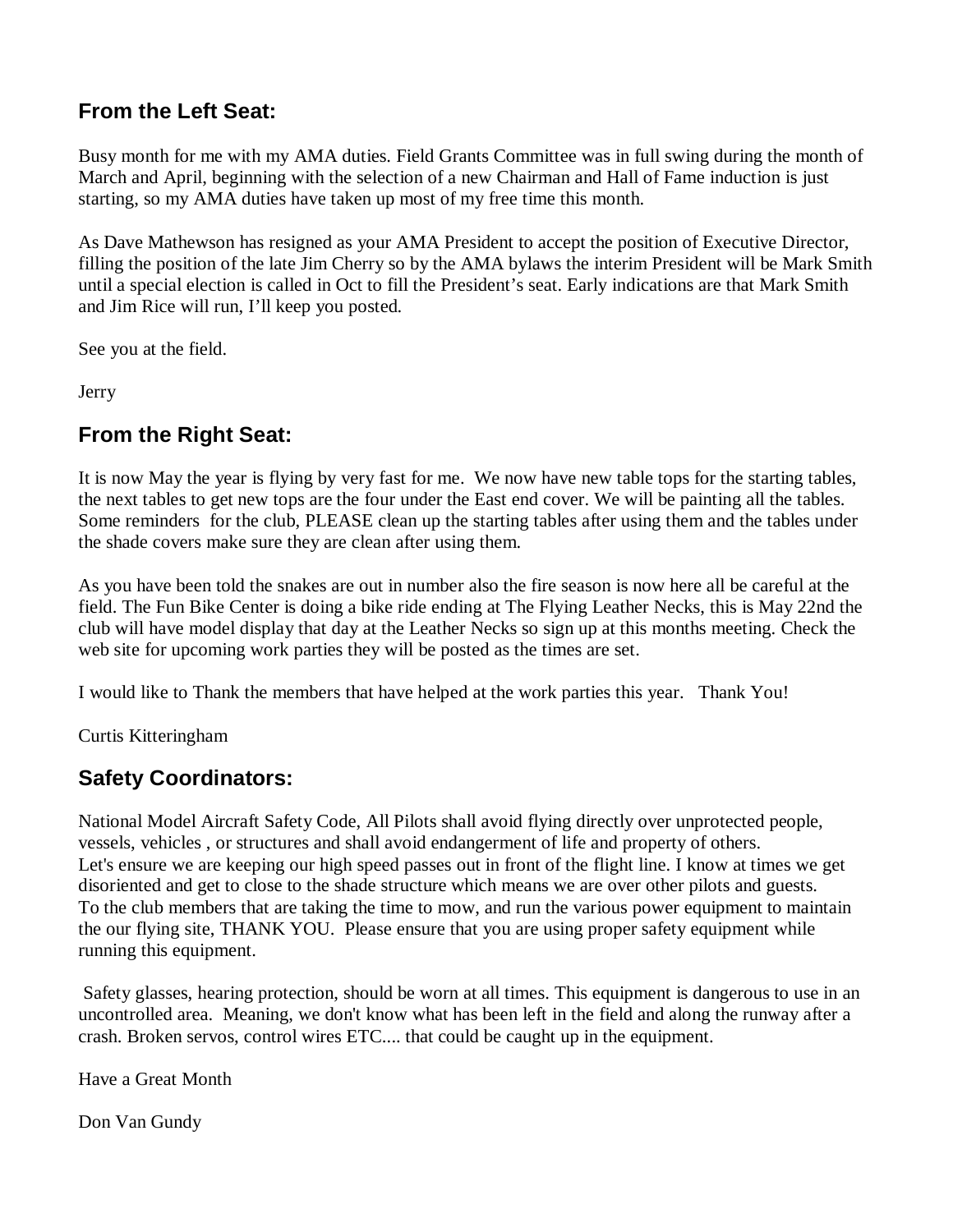# **Field Marshal:**

I would like to thank the following club members who participated in the field cleanup event. Bob M, Dave B, Tom P, Eric S, Curtis K, Brad K, Don and Paul S. for bringing in the heavy equipment.

 I saw my first snakes of the season this week, four total. The biggest was about three feet long, it was a beautiful pacific rattler in a blue color. I included the following tips for sharing the space with venomous snakes.

 Learn to behave in a way that does not frighten snakes. Always watch where you put your hands and feet. Never reach under rocks or logs. If there is a fallen log on the trail always step on the log and look over the other side. Step way out and over as a snake may be lying on the other side. If you are playing in areas where you think there might be rattlesnakes, wear long pants, long sleeves and shoes. Don't play in bare feet or flip-flops. Keep your eyes and ears open wide. Try to walk, not run, so that you don't surprise a snake. If you do come upon a snake, take two giant steps backwards. Enjoy watching it from a safe distance, then give it a very wide berth and move on. Never tease a snake, or try to corner one.

Rattlesnakes will strike only in self-defense. They are quite shy and do not come after people. All any snake wants to do is to eat to survive and reproduce.

Don't touch even a **dead** rattlesnake. Do not play with, tease or try to capture rattlesnakes.

Using common sense, we can share our open spaces with rattlesnakes.

What to do if bitten

- Move away from the snake.
- Stay calm and do not panic.
- Call 911 or get to the nearest hospital immediately.
- Remove any rings, bracelets, and wrist watch, if bitten on the hand or arm. Remove shoes and any toe rings, or ankle bracelets, if bitten on the leg or foot.
- Keep bitten area extremity still, and below the level of the heart.
- If soap and water are available, wash the skin over the bite.
- If a Sawyer Extraction Pump is available, apply suction to the wound using the pump.

#### What not to do if bitten

- Do not apply a tourniquet.
- Do not apply ice to the wound.
- Do not attempt to cut the wound or suck out the venom.
- Do not take any medication.

See you at the field!

Sandy

## **Helicopter Chairman:**

No comments for this month.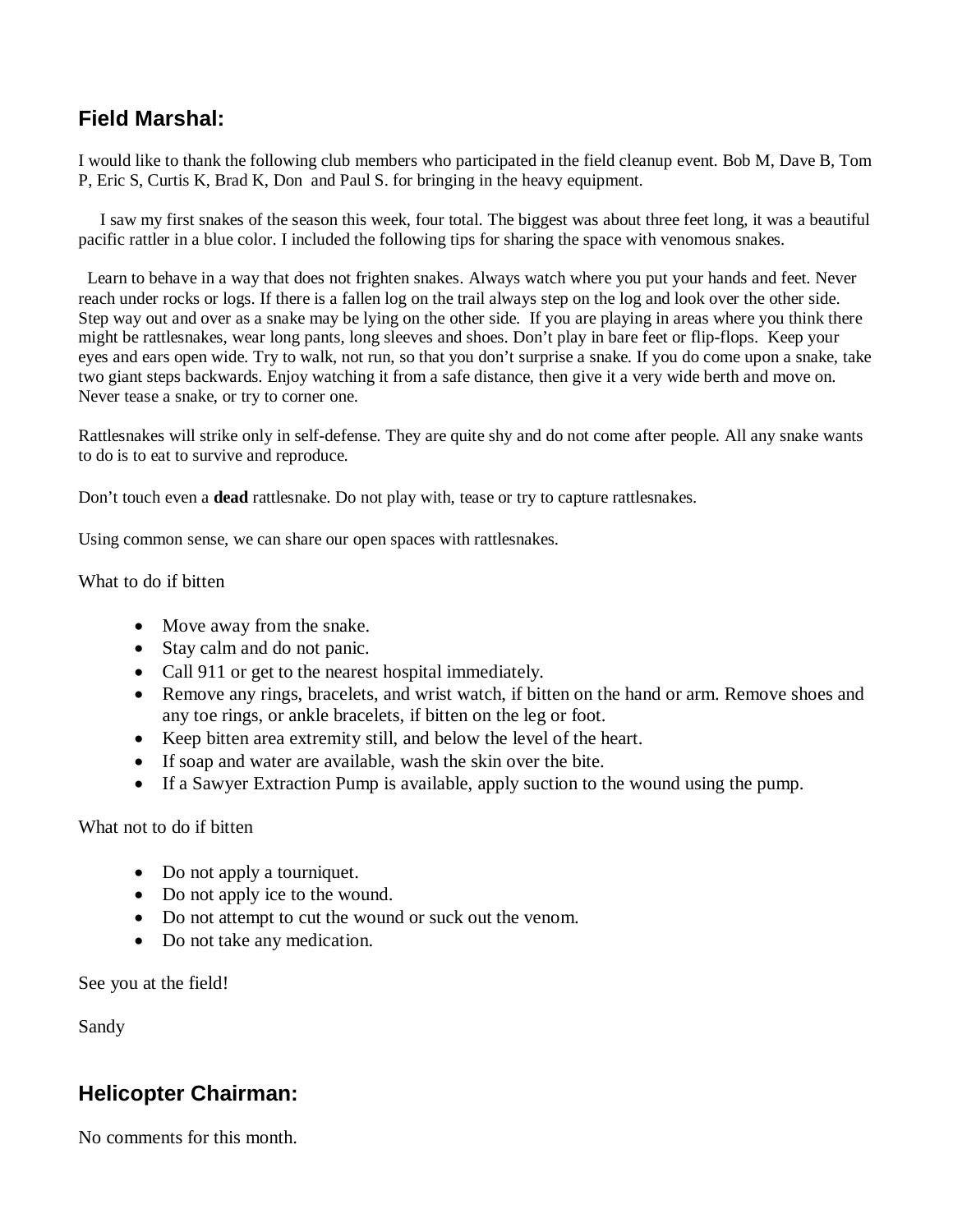## **Membership Chairman:**

No comments for this month.

#### **12 April 2011 Miramar Radio Control Flyers Minutes of the Meeting**

**Held at the American Legion Hall**

#### **President called the meeting to order at 1903 hrs.**

The pledge of allegiance was recited by the membership.

The Treasurer's report was presented and accepted by the membership. The membership made a motion to accept the report. Motion was made and seconded. The report was accepted by the membership.

The Secretary's report was presented and accepted by the membership. The membership made a motion to accept the report. Motion was made and seconded. The report was accepted by the membership.

Guest at the meeting – Jim Lebarron, Aaron Brounner and Richard Jarrin.

Safety – Don Robinson – Members are again cautioned to make low altitude high speed passes north of the centerline of runway and not toward the flight line area.

Field Report – Sandy Sanderson – Field cleanup went well and had a good turnout. Bob Mosely supplied new table tops to be installed.

Membership – Tom Mulder – Club roster is up to 145 members at this time.

### **OLD BUSINESS**

Darren discussed the upcoming Helicopter fun fly to be on July  $9<sup>th</sup>$  and  $10<sup>th</sup>$ . Currently, he is in the planning stages, and coordinating on getting the word out and the t-shirts for the event. Overnight residence in trailers is being planned. Some night flying may be requested.

Don Gulihur – don will request a plastic practice patient from the Red Cross to renew out CPR procedures for members in case of a member health problem at the field. The club defibrillator procedures to reviewed for use at the field.

#### **NEW BUSINESS**

Merrily Faust described her AT-6 ride that she won in a raffle and related the various maneuvers she went through. Piloting the aircraft was Doug, a UPS commercial pilot that used to fly for the US Navy.

Jerry Neuberger – FAA reports 85,000 letters were received about modeling frequency activities. The Wall Street Journal will print an article supporting modeling activities. Duncan Hunter also has been a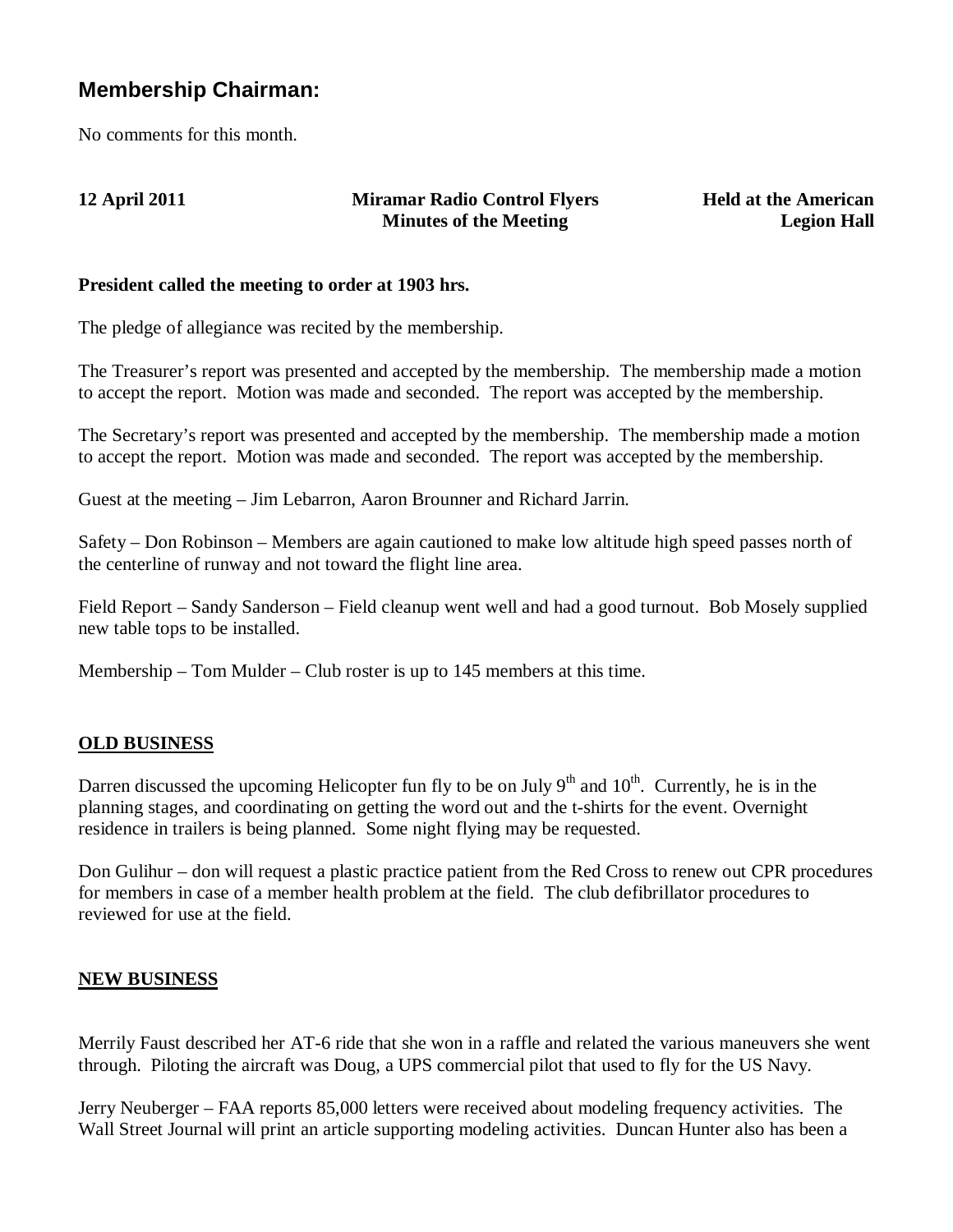strong supporter of modeling. Jerry reviewed the 2011 Environmental Report for East Miramar and asked members to be alert to activities at the field and protect the property and environmental concerns.

San Diego Silent Electric Club has a new indoor flying site in Kearny Mesa less than 3 miles from our field. Frequency Interference will be controlled by them only permitting 2.4 Ghz transmitters. Our club will sign a release to AMA as required.

Ron Peterka announced that Curtis flew Ron's plane to First Place in Team Scale at Hemet Scale Masters Qualifier Meet.

#### **SHOW AND TELL**

Sandy Sanders presented his large Top Flite Gold Edition T-34 model under construction. It will have a full cockpit, corrugated flight surfaces and other scale details.

Greg Carter presented his Piper Cub with a .53 4-stroke engine which will be flown Saturday. He has duplicated many scale additions like the full scale plane.

#### **EVENT SCHEDULE**

TO ALL MEMBERS: Darren has set up a calendar on the website to schedule the events. Please go to www.miramarrcflyers.com and click on the EVENTS tab at the top of the page. If you have any suggestions, please contact Darren at Darren@miramarrcflyers.com.

June 11 – First Open Cockpit Day – Flying Leatherneck Museum June 25 and 26 – IMAC contest at field July 9 and 10 – Rotors over Miramar Helicopter Fly In at field July 23 – Second Open Cockpit Day – Flying Leatherneck Museum July 30 – Aerospace Museum sponsored Flight of Fancy Fly In at field Sept  $26<sup>th</sup>$  to Oct 2 – Miramar Air Show (dates include week prior being shut down for practice of participants) October 8 – Club Members Day at the field November 12th - Veterans Day Flyin December 3th - Toy for Tots flyin December 13th - Christmas Dinner

**Meeting adjourned at 2030 hrs.** 

# **ITEM TO BUY OR SELL**

I'm looking for a kit to buy that Hobby People used to sell. It is the Global F8F Bearcat Profile fuselage. If kit not available, maybe someone has the set of plans for one. Ron Stark